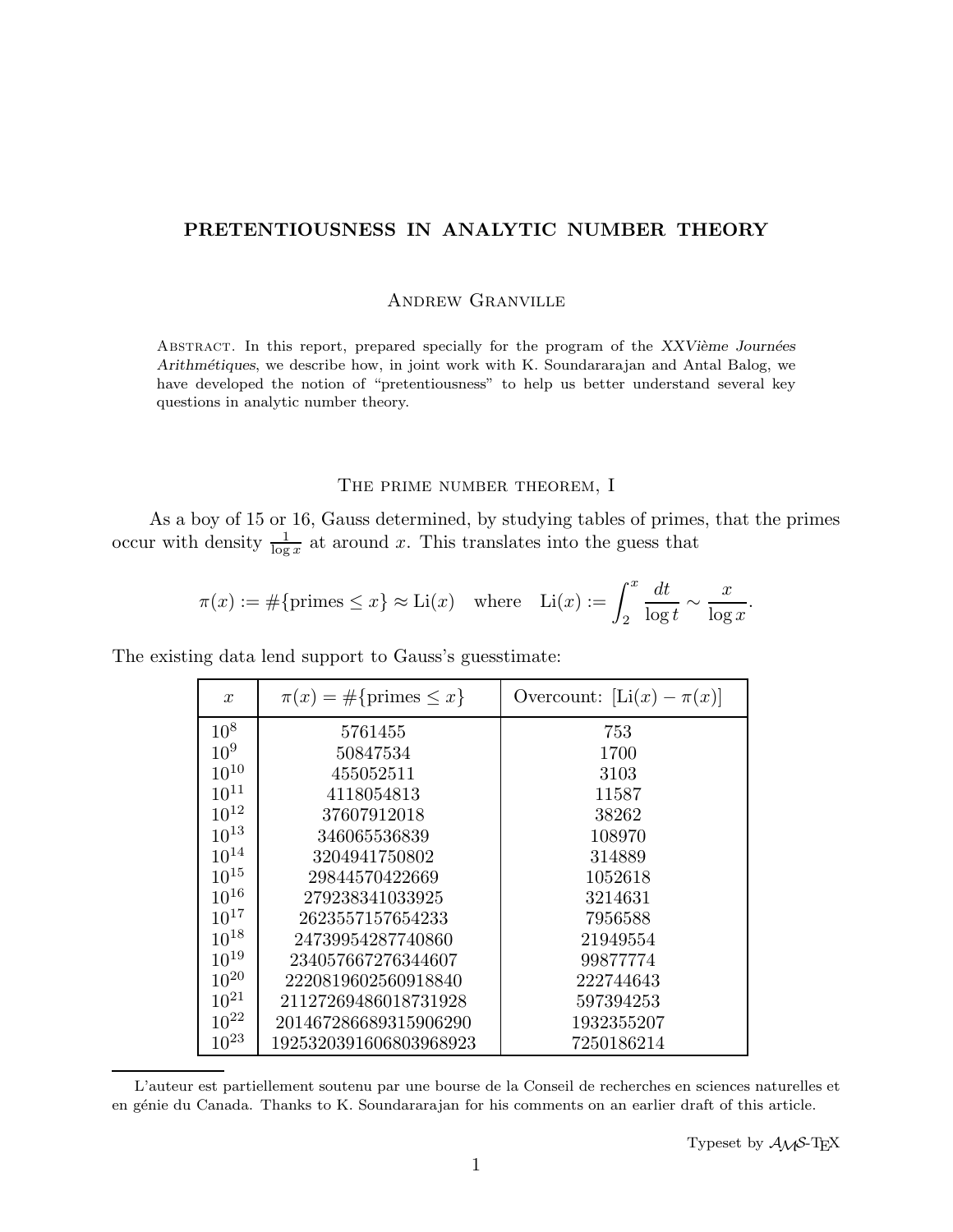Notice how the entries in the final column are always positive and always about half the width of the entries in the middle column: So it seems that Gauss's guess is always an overcount by about  $\sqrt{x}$ . We believe that this observation is both right and wrong: Although the last column looks to be positive and growing we believe that it eventually turns negative, and subsequently changes sign infinitely often (see, e.g. [7]). On the other hand we believe that the error in Gauss's guess is never much more than  $\sqrt{x}$  — correctly formulated this statement is equivalent to the Riemann Hypothesis.

In this talk we only need the weaker statement that  $\pi(x) \sim x/\log x$ , the Prime Number Theorem. We state this in a slightly cumbersome way, as this fits better the perspective developed herein.

The Prime Number Theorem (version 1). For any  $\epsilon > 0$  there exists  $x_{\epsilon}$  such that if  $x \geq x_{\epsilon}$  then

$$
\left|\pi(x) - \frac{x}{\log x}\right| \le \epsilon \frac{x}{\log x}.
$$

Let  $\pi(x; q, a)$  denote the number of primes  $\leq x$  that are  $\equiv a \pmod{q}$ . An analogous proof reveals that if  $(a, q) = 1$  and  $x \geq x_{\epsilon,q}$  then

$$
\left|\pi(x;q,a)-\frac{x}{\phi(q)\log x}\right| \leq \epsilon \frac{x}{\phi(q)\log x}.
$$

A key question is to determine how small we can take  $x_{\epsilon,q}$ , for a given  $\epsilon$ . Calculations reveal that one should be able to take  $x_{\epsilon,q}$  just a tiny bit larger than q, say  $q^{1+\delta}$  for any fixed  $\delta > 0$  (once q is sufficiently large). However the best results known [4] have  $\log x_{\epsilon,q}$ a power of q, way off from what is expected. If we are prepared to assume the unproven Generalized Riemann Hypothesis we do far better, being able to take  $x_{\epsilon,q}$  just a tiny bit larger than  $q^2$ , though notice that this is still some way off from what we expect to be true.

Our research in this area centres around the distribution of mean values of multiplicative functions, that is functions  $f$  on the positive integers, for which

$$
f(mn) = f(m)f(n) \quad \text{whenever} \quad (m, n) = 1.
$$

Typically we will assume  $f : \mathbb{N} \to \mathbb{U}$  where  $\mathbb{U} := \{z \in \mathbb{C} : |z| \leq 1\}$  and that f is totally multiplicative (that is when  $f(mn) = f(m)f(n)$  for all  $m, n \ge 1$ , not just those pairs of integers m, n that are coprime). Key examples include  $f(n) = 1$  and  $f(n) = n^{it}$  for some  $t \in \mathbb{R}$ , as well as the Dirichlet characters: If  $\chi$  is a Dirichlet character of order m then  $\chi: (\mathbb{Z}/q\mathbb{Z})^* \to G \subset \mathbb{U}$  where G is the set of mth roots of unity, a finite group. So what is the connection between the two subjects? The M $\delta$ bius function  $\mu(n)$  is multiplicative and we have the remarkably useful identity

$$
\sum_{n=ab} \mu(a) \log b = \begin{cases} \log p & \text{if } n = p^e \\ 0 & \text{otherwise} \end{cases}
$$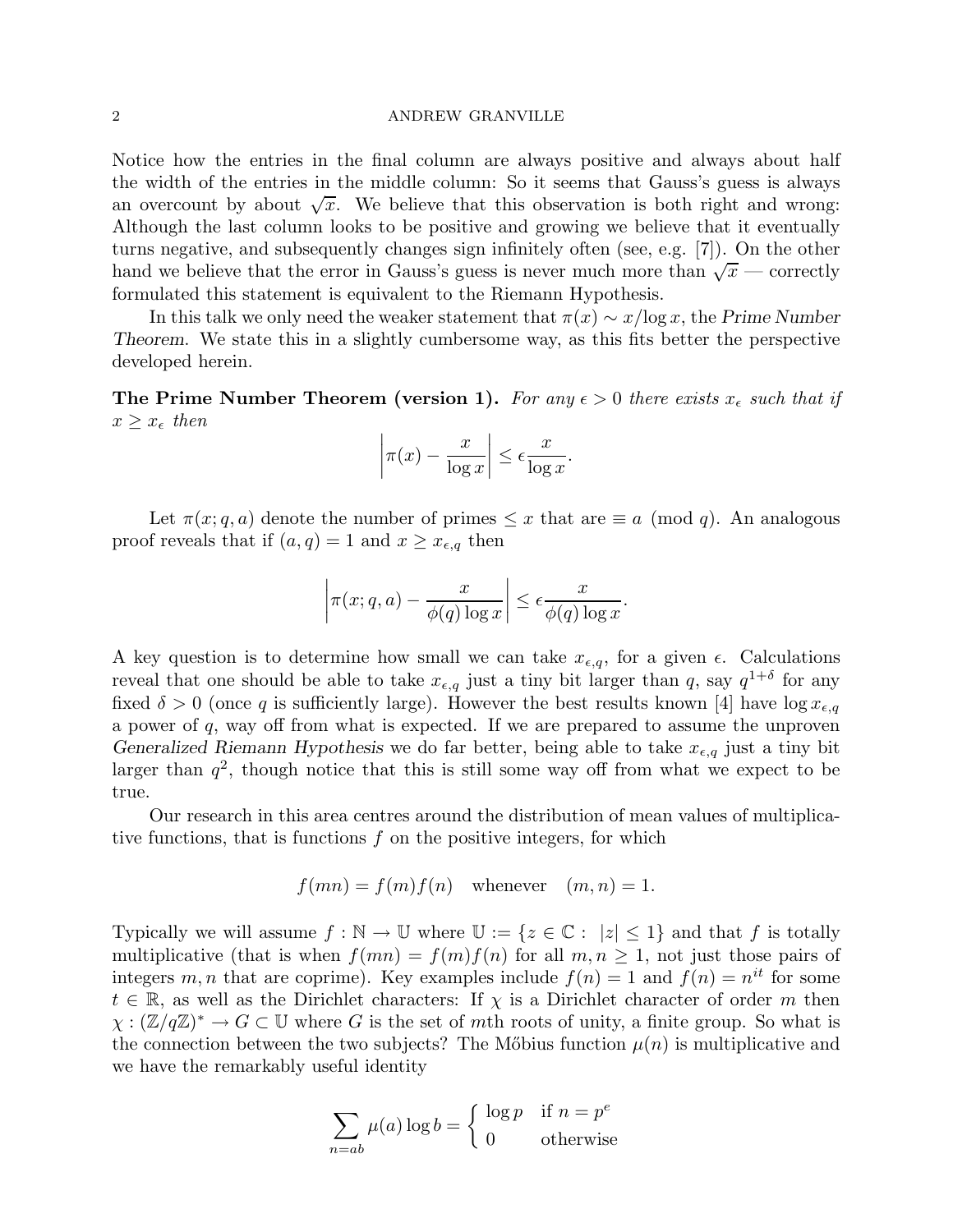where the sum is over all pairs of positive integers  $a, b$  satisfying  $ab = n$ , and the first case is for all powers (with  $e \geq 1$ ) of a prime p. If we sum this identity over all  $n \leq x$  we obtain the identity

$$
\sum_{p^e \le x} \log p = \sum_{ab \le x} \mu(a) \log b.
$$

The contribution of the prime powers  $p^e$  with  $e \geq 2$  to the left hand side are easily shown to be negligible, and a good estimate for the remaining sum can easily be shown, via partial summation, to be equivalent to a good estimate for  $\pi(x)$ .<sup>1</sup> Therefore a good estimate for the right hand side must be equivalent to the prime number theorem. One can approach the right hand side by fixing a and then summing over b; this is easy since  $\sum_{b \leq B} \log b = \log B!$ which can be very accurately estimated using Stirling's formula. This leaves us with a sum over a, something like

$$
x\sum_{a\leq x}\frac{\mu(a)}{a}\,\left(\log(x/a)-1\right),\,
$$

which can be estimated accurately, via partial summation, provided  $\sum_{a \le A} \mu(a)$  can be for various values of A. Thus we have sketched a justification that the prime number theorem is "equivalent" to proving that

$$
\sum_{n\leq N}\mu(n)=o(N).
$$

(See, e.g. section 2.1 of [14] for a proof that these really are equivalent.) Of course  $\mu$  is a multiplicative function, but not a totally multiplicative function, which would be easier to work with. This is easily remedied by replacing  $\mu$  by Liouville's function  $\lambda(n)$  which equals  $\mu(n)$  when n is squarefree and in general is given by

$$
\lambda(n) = (-1)^{\#\{\text{prime powers } p^e | n\}}.
$$

One can also show that the prime number theorem is equivalent to proving that

(1) 
$$
\sum_{n \leq N} \lambda(n) = o(N).
$$

As above we state it in the following form:

The Prime Number Theorem (version 2). For any  $\epsilon > 0$  there exists  $x_{\epsilon}$  such that if  $x \geq x_{\epsilon}$  then

$$
\left|\sum_{n\leq x}\lambda(n)\right|\leq\epsilon x.
$$

Moreover if  $x \geq x_{\epsilon,q}$  then

$$
\sum_{\substack{n \le x \\ n \equiv a \pmod{q}}} \lambda(n) \le \epsilon \frac{x}{q}
$$

<sup>1</sup>Indeed  $\sum_{p^e \leq x} \log p \sim x$  if and only if  $\pi(x) \sim x/\log x$ .

 $\overline{\phantom{a}}$  $\overline{\phantom{a}}$  $\bigg\}$  $\bigg\}$  $\bigg\}$  $\bigg\}$  $\bigg\}$  $\overline{\phantom{a}}$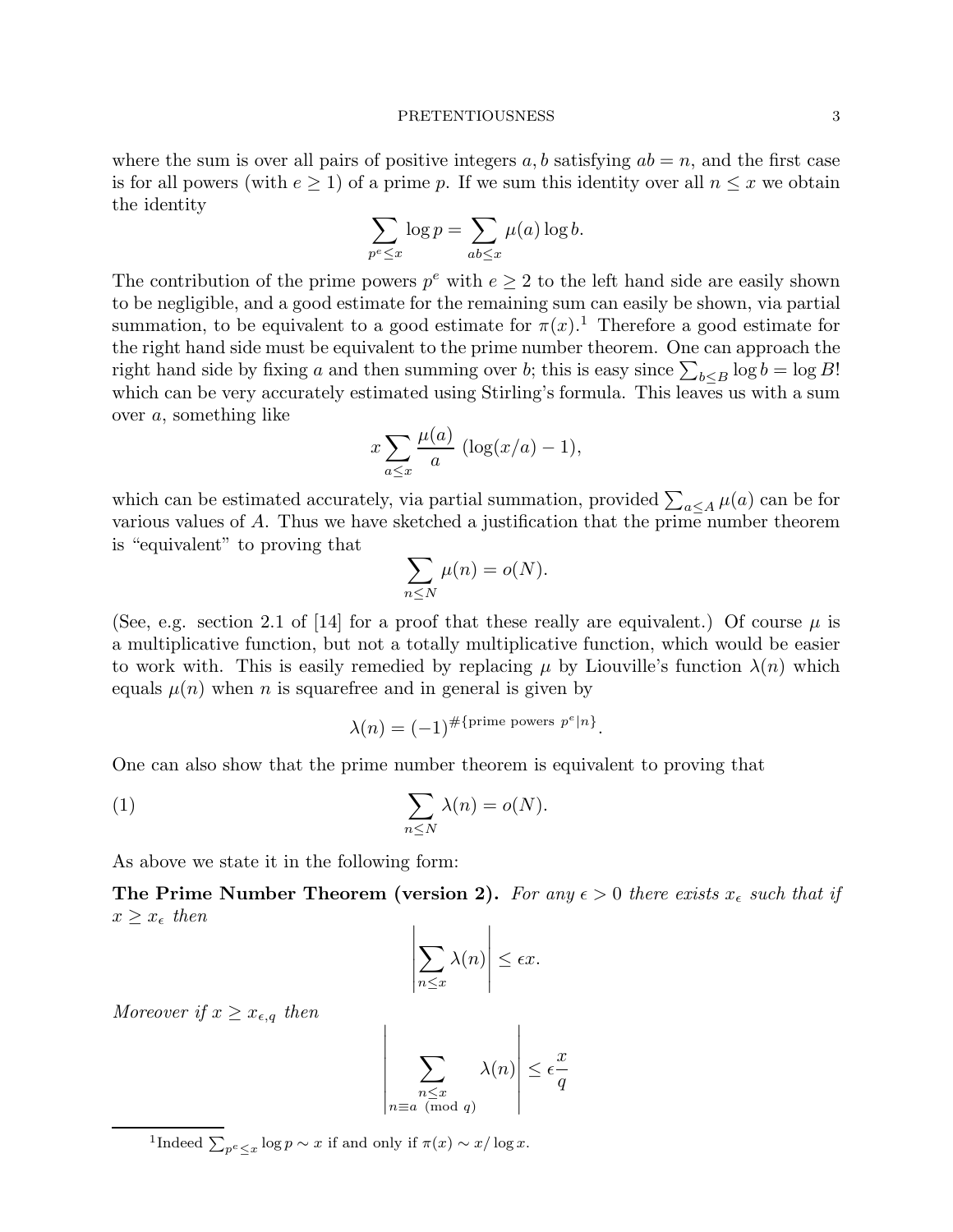whenever  $(a, q) = 1$ .

Now, (1) can be restated as

$$
\lim_{N \to \infty} \frac{1}{N} \sum_{n \le N} \lambda(n) = 0.
$$

Since  $\lambda(n) = 1$  or  $-1$  for every integer n, this is equivalent to the assertion that, asymptotically, half the values of  $\lambda(n)$  are 1, and half are  $-1$ . In other words

$$
\lim_{N \to \infty} \frac{1}{N} \# \{ n \le N : \lambda(n) = 1 \} \text{ and } \lim_{N \to \infty} \frac{1}{N} \# \{ n \le N : \lambda(n) = -1 \}
$$

both exist and equal  $\frac{1}{2}$ .

## Mean values of multiplicative functions

More generally one can ask, for any given totally multiplicative  $f : \mathbb{N} \to G$ , where G is a given finite group, whether

(2) 
$$
\lim_{N \to \infty} \frac{1}{N} \# \{ n \le N : f(n) = g \}
$$

exists, for each  $g \in G$ . The answer is "yes", something that could have been proved directly from results of Wirsing and Halasz in the early 70s had they been aware of this nice question of Ruzsa. Once one knows that the limit in (2) always exists one can ask whether one can obtain upper and lower bounds that depend only on the group  $G$ . For example if  $f(n) = 1$  for all n then the value in (2) is 0 if  $g \neq 1$ , and equals 1 if  $g = 1$ . One can thus ask whether it is possible to get the limit 1 in (2) when  $q \neq 1$ , and whether it is possible to get the limit 0 in (2) when  $g = 1$ ? To better understand, let's focus on the case  $G = \{-1, 1\}$ . Evidently we cannot have  $f(n) = -1$  for all n, since  $f(1) = 1$ , and also  $f(4) = f(9) = f(16) = \ldots = 1$  since the square of both 1 and  $-1$  equals 1. But even more, we cannot have all three of  $f(2)$ ,  $f(3)$  and  $f(6)$  equal to  $-1$ , since  $f(6) = f(2)f(3)$ , and indeed the same remark applies for any three multiplicatively dependent integers. In the 1980s Hall showed that for any totally multiplicative  $f : \mathbb{N} \to \{-1, 1\}$ , we must have  $f(n) = 1$  for at least a positive proportion of the integers n up to any given point (so that the answer to both questions above is "no"). His proof can be extended to show that the answer to both questions above is "no" for any finite group  $G$ ; that is, there exists a constant  $c_G > 0$  such that the proportion of integers  $n \leq N$  with  $f(n) = 1$  is always  $\geq c_G$ . Heath-Brown and Montgomery then asked for the minimum possible proportion of  $f(n)$ -values that equal 1 when  $G = \{-1, 1\}$ . In 2001 Soundararajan and I proved [8] that at least 17.15% of the  $f(n)$ -values must equal 1, where 17.15% is an approximation for

$$
1 - \frac{\pi^2}{6} - \log(1 + \sqrt{e}) \log \frac{e}{1 + \sqrt{e}} + 2 \sum_{n=1}^{\infty} \frac{1}{n^2} \frac{1}{(1 + \sqrt{e})^n} = .1715004931\dots,
$$

and this is "best possible". It would be nice to have a combinatorial interpretation as to why this particular constant comes up here.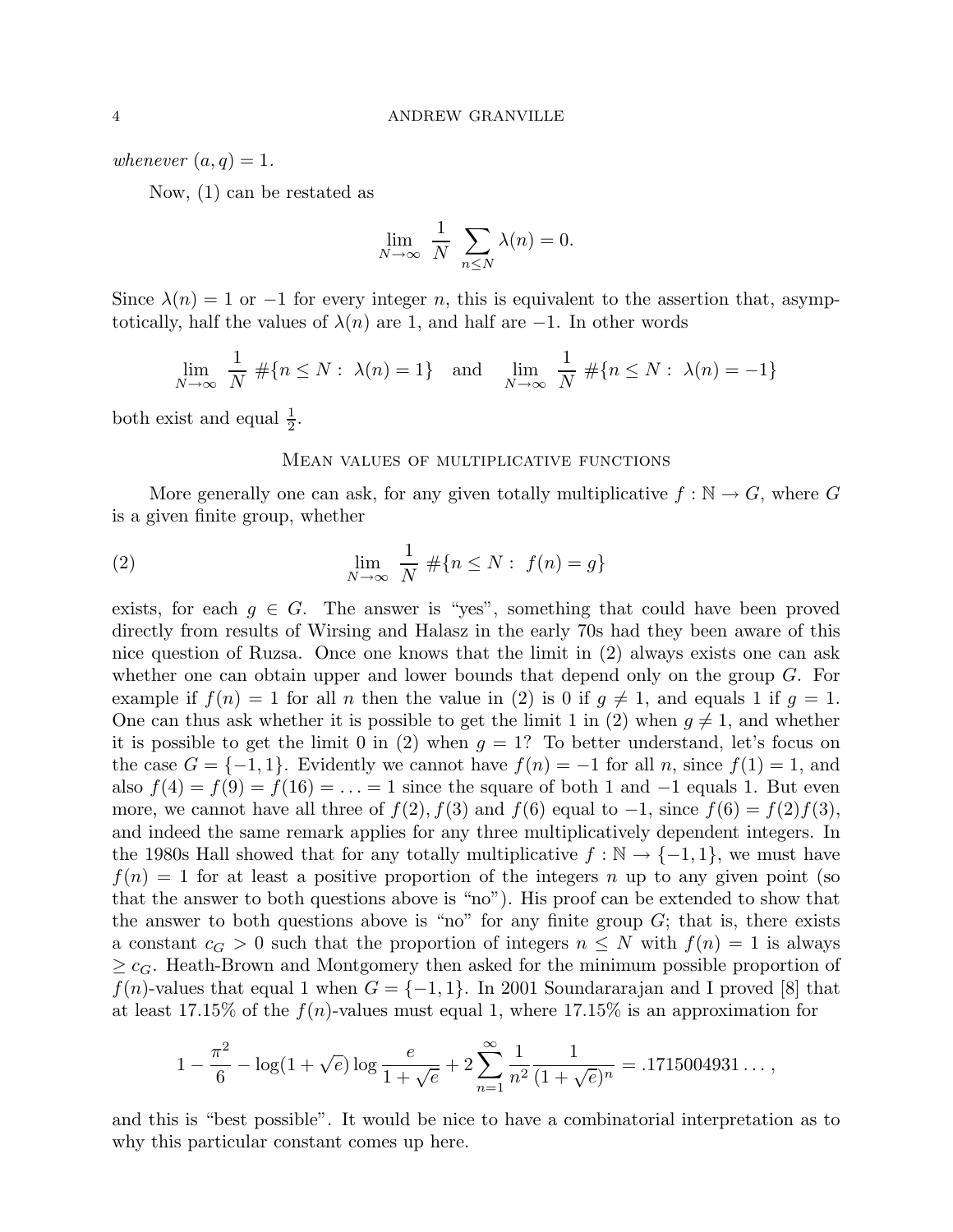As the limit in (2) exists, we can deduce that

(3) 
$$
\lim_{N \to \infty} \frac{1}{N} \sum_{n \leq N} f(n)
$$

exists whenever  $f : \mathbb{N} \to G$ , a finite group. This leads naturally to the question as to whether (3) exists for all totally multiplicative  $f : \mathbb{N} \to \mathbb{U}$ ? Let us study the example  $f(n) = n^{it}$  for given real number t: Here the mean value is

$$
\frac{1}{N} \sum_{n \le N} n^{it} \approx \frac{1}{N} \int_0^N u^{it} dt = \frac{1}{N} \frac{N^{1+it}}{1+it} = \frac{N^{it}}{1+it},
$$

for sufficiently large N. This equals  $1/\sqrt{1+t^2}$  in absolute value, but varies in angle with N. That is,

(4) 
$$
\lim_{N \to \infty} \left| \frac{1}{N} \sum_{n \leq N} f(n) \right|
$$

exists but not (3). In fact, in general, (4) exists for all totally multiplicative  $f : \mathbb{N} \to \mathbb{U}$ , but (3) does not necessarily exist, as we have just seen.

Next we might ask, when is

$$
\left| \frac{1}{N} \sum_{n \le N} f(n) \right|
$$

large? That is, when is there not very much cancellation between different values of  $f(n)$ ? Evidently (5) is large when  $f(n) = 1$  for all  $n \ge 1$ , and, as we have just seen, more generally when  $f(n) = n^{it}$  for all  $n \geq 1$ . Moreover we would not expect the mean value  $(5)$  to change much if we simply alter the values of  $f$  by a suitably small amount (though keeping f totally multiplicative). In other words if  $f(n)$  is more-or-less  $n^{it}$  for some small real t then we would expect the mean value to be "large"; or, more colloquially, if  $f(n)$ pretends to be  $n^{it}$ . Are there any other examples of f for which this mean value (5) is large? The remarkable result of Halasz [9,10] states that the answer to this question is " $no$ ":

**Halasz (1975).** If the mean value of f is "large" in absolute value then  $f(n)$  pretends to be  $n^{it}$  for some "small" real t.

As you might expect Halasz was a little more precise in his formulation, but here we can make do with "large" meaning  $>\epsilon$ , "small" meaning  $|t| \ll 1/\epsilon$ , and "pretends" meaning that

(6) 
$$
\sum_{p \leq N} \frac{1 - \text{Re}(f(p)/p^{it})}{p}
$$
 is bounded.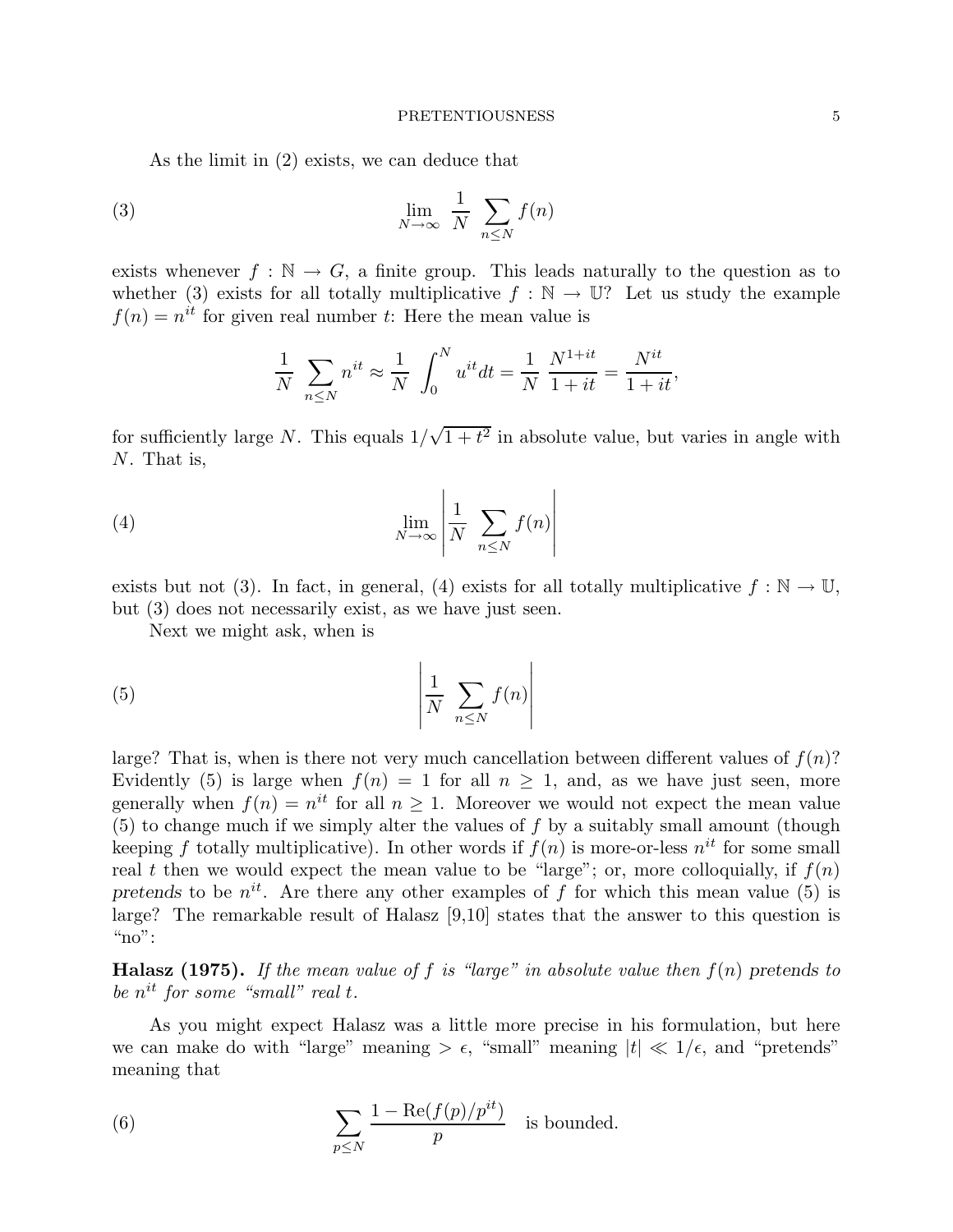This last quantity is worth discussing in a little more detail: If  $f(n) = n^{it}$  for all  $n \leq N$ then  $f(p) = p^{it}$  for all  $p \leq N$ , that is  $f(p)/p^{it} = 1$ , or  $1 - \text{Re}(f(p)/p^{it}) = 0$ . In other words, the quantity in (6) above would equal 0. As  $f(n)$  varies more from  $n^{it}$ , we see that the quantity in (6) grows. We can extend this to define a useful distance function for pairs of multiplicative functions: If f and q are two multiplicative functions with values inside or on the unit circle define

$$
\mathbb{D}(f,g;x)^2 := \sum_{p \leq x} \frac{1 - \text{Re}(f(p)\overline{g}(p))}{p}.
$$

This has the desirable properties that  $\mathbb{D}(f, g; x) = 0$  if and only if  $f(p) = g(p)$  and  $|f(p)| = 1$ for all primes  $p \leq x$ , and that it satisfies the triangle inequality

$$
\mathbb{D}(f,g;x) + \mathbb{D}(F,G;x) \ge \mathbb{D}(fF,gG;x).
$$

### Large character sums, I

One is interested in proving, for a non-principal character  $\chi$  (mod q), that

(7) 
$$
\sum_{n \leq x} \chi(n) = o(x)
$$

in as wide a range for  $x$  as possible. Burgess  $[3]$  showed that  $(7)$  holds uniformly for  $x > q^{1/4+o(1)}$ , and the outstanding question in this area is to show that (7) holds uniformly for  $x \ge q^{\epsilon}$ . In [9] we showed that (7) holds whenever  $\log x / \log \log q \to \infty$ , assuming the Generalized Riemann Hypothesis; and that  $(7)$  cannot hold for smaller x, that is when  $x = (\log q)^A$  for any fixed  $A > 0$ .

Now suppose that (7) fails for some character  $\chi$ . By Halasz's theorem we know that  $\chi(n)$  pretends to be  $n^{it}$  for some suitably small t. Hence  $\chi^2(n)$  pretends to be  $n^{2it}$  and we might expect (7) to fail with  $\chi$  replaced by  $\chi^2$ . Indeed, in [11], we prove that if (7) fails for  $\chi = \chi_i \pmod{q}$  for some  $x_i > q^{\epsilon}$  for  $i = 1$  and 2, then (7) fails for  $\chi = \chi_1 \chi_2$  for some  $x > q^{\delta}$  with  $\delta = \delta(\epsilon) > 0$ .

### THE PRIME NUMBER THEOREM, II

Now that we have seen what pretentious means, a potentially complicated function looking very much like something far simpler, let us study an early example from the history of analytic number theory. By 1896 researchers only needed to show that  $\zeta(1+it) \neq 0$  for all non-zero real t, in order to complete the proof of the Prime Number Theorem. Both Hadamard and de la Vallée Poussin established that if  $\zeta(1 + it) = 0$  then  $\zeta(1 + 2it) = \infty$ contradicting the fact that  $\zeta(s)$  is analytic except at  $s = 1$ . In his book [4], Davenport explains this by noting that if  $\zeta(1+it) = 0$  then the  $p^{it}$  would "predominantly" point towards  $-1$ , so that the  $p^{2it}$  would "predominantly" point towards 1. A clever identity of Mertens allows one to establish this connection rather elegantly, but here we go back to the original heuristic and see that it can be viewed as an early example of pretentiousness.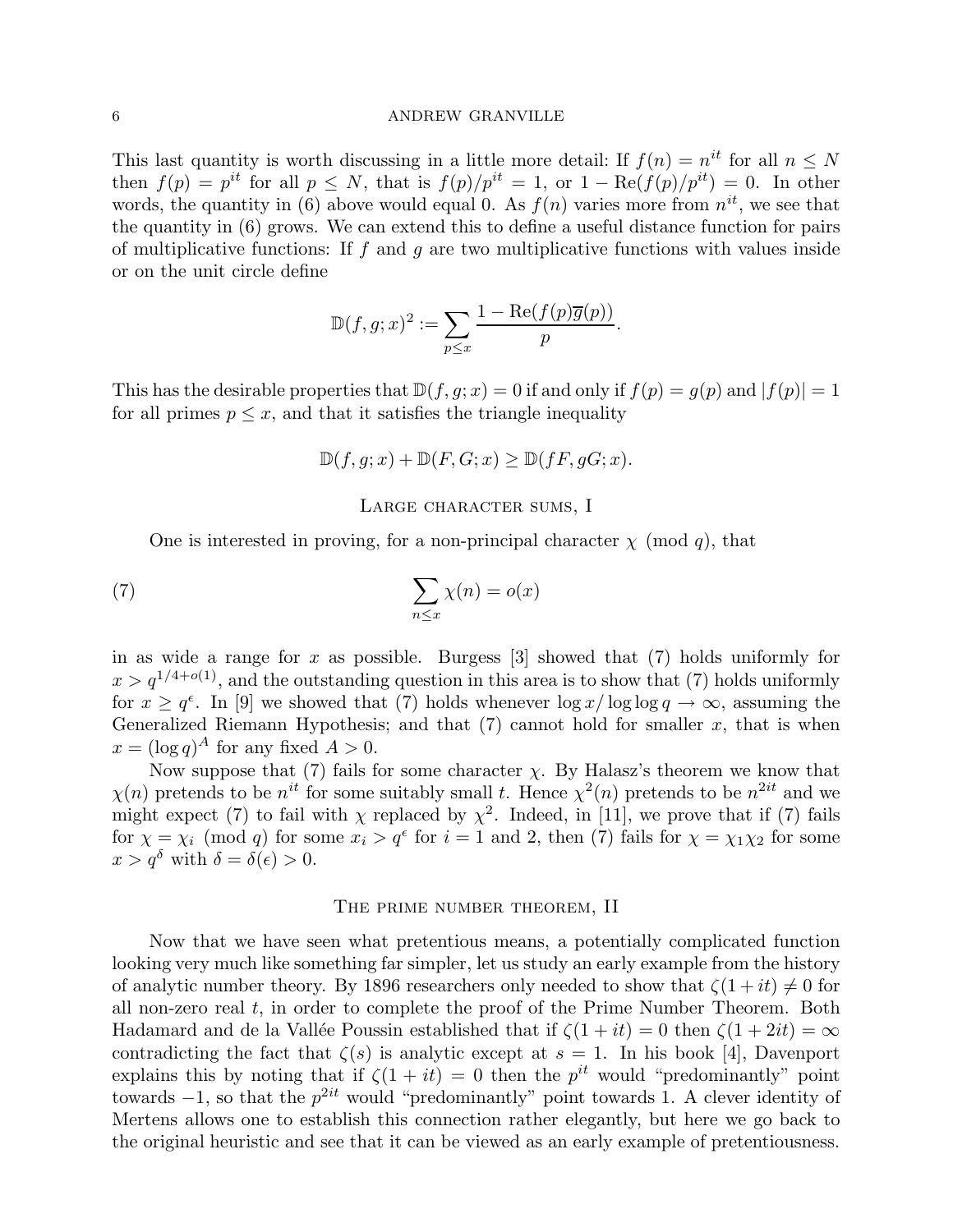A pretentious proof of the Prime Number Theorem: We know that  $\zeta(s)$  is analytic in  $\text{Re}(s) > 1$  except at  $s = 1$ . Suppose that  $\zeta(1+it) = 0$  and that the zero at  $1+it$  has order  $r \geq 1$ . Then  $\zeta(1+\Delta+it) \approx c\Delta^r$  for some non-zero constant c when  $|\Delta|$  is sufficiently small, as may be proved by studying the Taylor series for  $\zeta(s)$  around  $1+it$ . Taking  $\Delta = 1/\log x$ for sufficiently large x one can show that this is equivalent (see Appendix 1) to

$$
\prod_{p\leq x} \left(1 - \frac{1}{p^{1+it}}\right)^{-1} \approx \frac{c_1}{(\log x)^r},
$$

which can be rewritten as

$$
\prod_{p\leq x} \left(1 + \frac{e^{-it\log p}}{p}\right) \approx \frac{c_2}{(\log x)^r},
$$

for some non-zero constants  $c_1, c_2$ . Now Mertens' theorem states that

$$
\prod_{p\leq x} \left(1-\frac{1}{p}\right) \sim \frac{e^{-\gamma}}{\log x}.
$$

Since  $|1-1/p^{1+it}| \geq 1-1/p$ , the last two estimates are incompatible unless  $r=1$ . In that case we can directly compare the two estimates to deduce that  $p^{-it} = e^{-it \log p}$  pretends to be -1; more precisely that  $\mathbb{D}(p^{-it}, -1; x)$  is bounded. Squaring, we find that  $p^{-2it}$ pretends to be  $(-1)^2 = 1$  (or, more precisely,  $\mathbb{D}(p^{-2it}, 1; x) \leq 2\mathbb{D}(p^{-it}, -1; x)$  is bounded), and then reversing all of the steps above we deduce that  $\zeta(1 + \Delta + 2it) \approx c''/\Delta$  for  $\Delta > 0$ sufficiently small, that is  $\zeta(s)$  diverges at  $s = 1 + 2it$ , contradicting the fact that it is analytic at this point.  $\square$ 

In this proof we deduced that  $p^{-it}$  pretends to be  $-1$ ; we note that, if that were the case then  $n^{it}$  pretends to be  $\lambda(n)$ .

## Large character sums, II

Let  $\chi$  be a character mod  $q > 1$ . How large can

$$
\max_{\chi} \left| \sum_{n \le x} \chi(n) \right|
$$

be? By periodicity we know that this is  $\leq q$ . The first important result on this question is the 1919 Pólya-Vinogradov inequality  $[17,19]$  which states that

$$
\left|\sum_{n\leq x}\chi(n)\right|\leq \sqrt{q}\log q,
$$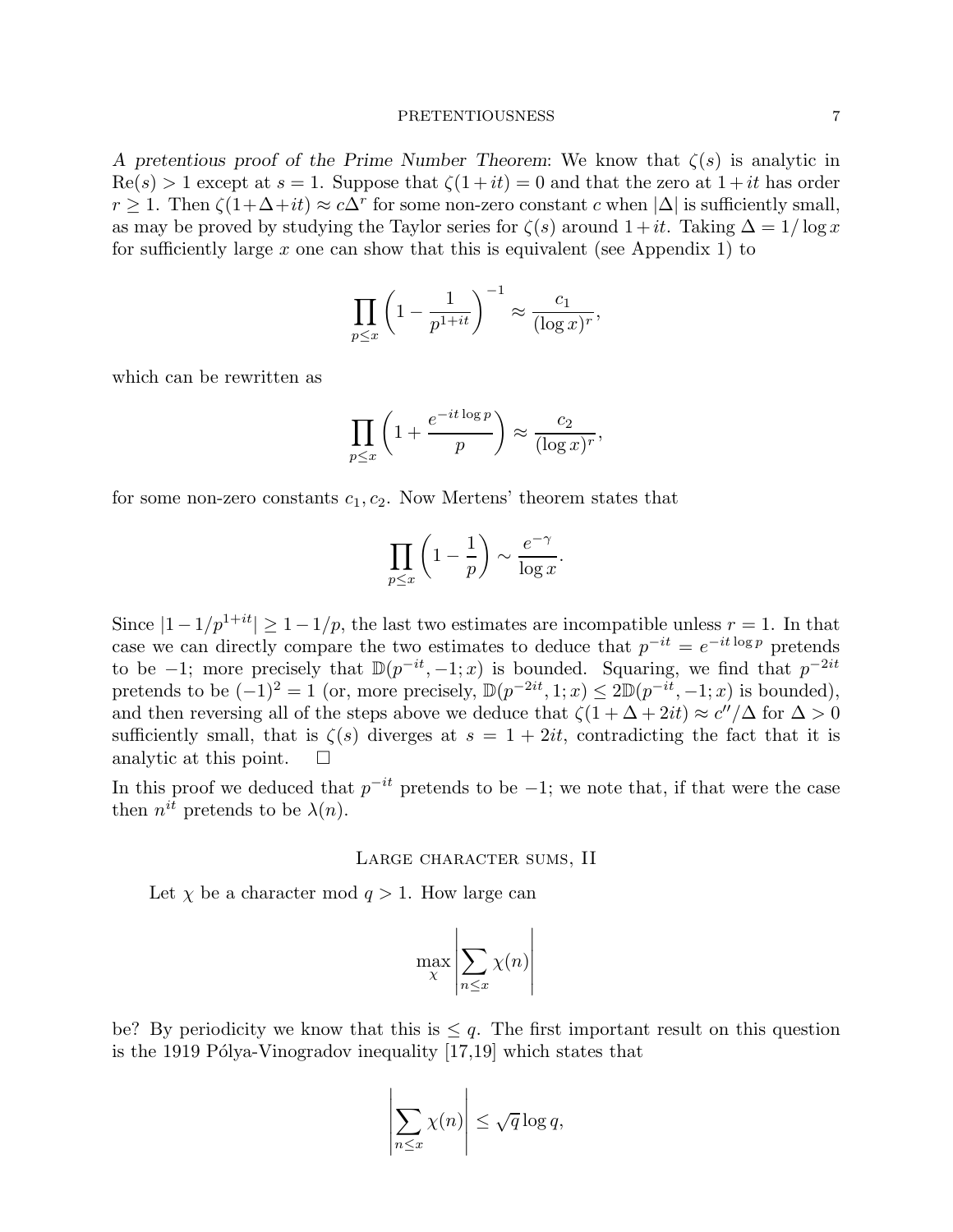which was improved by Montgomery and Vaughan in 1977 [15], assuming the Generalized Riemann Hypothesis, to

(8) 
$$
\left|\sum_{n\leq x}\chi(n)\right| \ll \sqrt{q}\log\log q.
$$

In 1932 Paley [16] showed that this bound is best possible, up to the evaluation of the constant, by constructing quadratic characters  $\chi \pmod{q}$  which pretend to be 1 for the primes  $p \leq c \log q$ . Similarly if there are quadratic characters  $\chi \pmod{q}$  which pretend to be 1 for the primes  $p \leq q^{\epsilon}$  then the Pólya-Vinogradov inequality cannot be improved.<sup>2</sup>

So when can  $|\sum_{n\leq x}^{\infty}\chi(n)|$  be large? Say  $\sum \sqrt{q}(\log q)^{1-\delta}$  for some fixed small  $\delta > 0$ . Soundararajan and I  $\overline{10}$  proved that if the character sum is this large then  $\chi$  pretends to be a character  $\psi \pmod{m}$  where  $m \leq (\log q)^{1/3}$ . In fact  $\chi(p) \approx \psi(p)$  for a surprisingly large proportion of the primes  $p \leq q$ , which is surely impossible, though that is hard to prove.

One extra observation: If one has such a large character sum then one can show that  $\chi(-1)\psi(-1) = -1$ . This allows us to get a contradiction for  $\chi$  of fixed, odd order.

Proof sketch when  $\chi$  has order 3. In this case  $\chi(n) = 0, 1, \omega$  or  $\omega^2$  for all integers n. Now  $\chi(-1)^2 = \chi(1)^2 = 1$  so that  $\chi(-1) = 1$ , as  $\chi$  cannot take the value -1. Therefore  $\psi(-1) = 1 \cdot \psi(-1) = \chi(-1) \cdot \psi(-1) = -1$ . Hence for most small primes  $p \equiv -1 \pmod{m}$ we have  $\chi(p) \approx \psi(p) = \psi(-1) = -1$ , which is impossible since none of  $0, 1, \omega$  or  $\omega^2$  are close to  $-1$ .

In [10] we proved the following result:

**Theorem.** If  $\chi$  (mod q) has odd order  $g > 1$  then

$$
\left|\sum_{n\leq x}\chi(n)\right|\ll \sqrt{q}(\log q)^{1-\delta_g+o(1)},
$$

where  $\delta_g = \frac{1}{2}$  $\frac{1}{2}(1-\frac{\sin(\pi/g)}{\pi/g}) > 0$  (for example  $1-\delta_3 \approx 11/12$ ). Moreover, assuming the Generalized Riemann Hypothesis we have

$$
\left|\sum_{n\leq x}\chi(n)\right|\ll \sqrt{q}(\log\log q)^{1-\delta_g}.
$$

A surprising revelation was that Montgomery and Vaughan's result (8) does not require the Generalized Riemann Hypothesis nor the Riemann Hypothesis for  $L(s, \chi)$  but rather the Riemann Hypothesis for  $L(s, \chi \overline{\psi})$ . Note that  $\chi \overline{\psi}$  is a character with large conductor which pretends to be 1.

<sup>&</sup>lt;sup>2</sup>We do not believe that such q exist, but we do not know how to prove that they don't.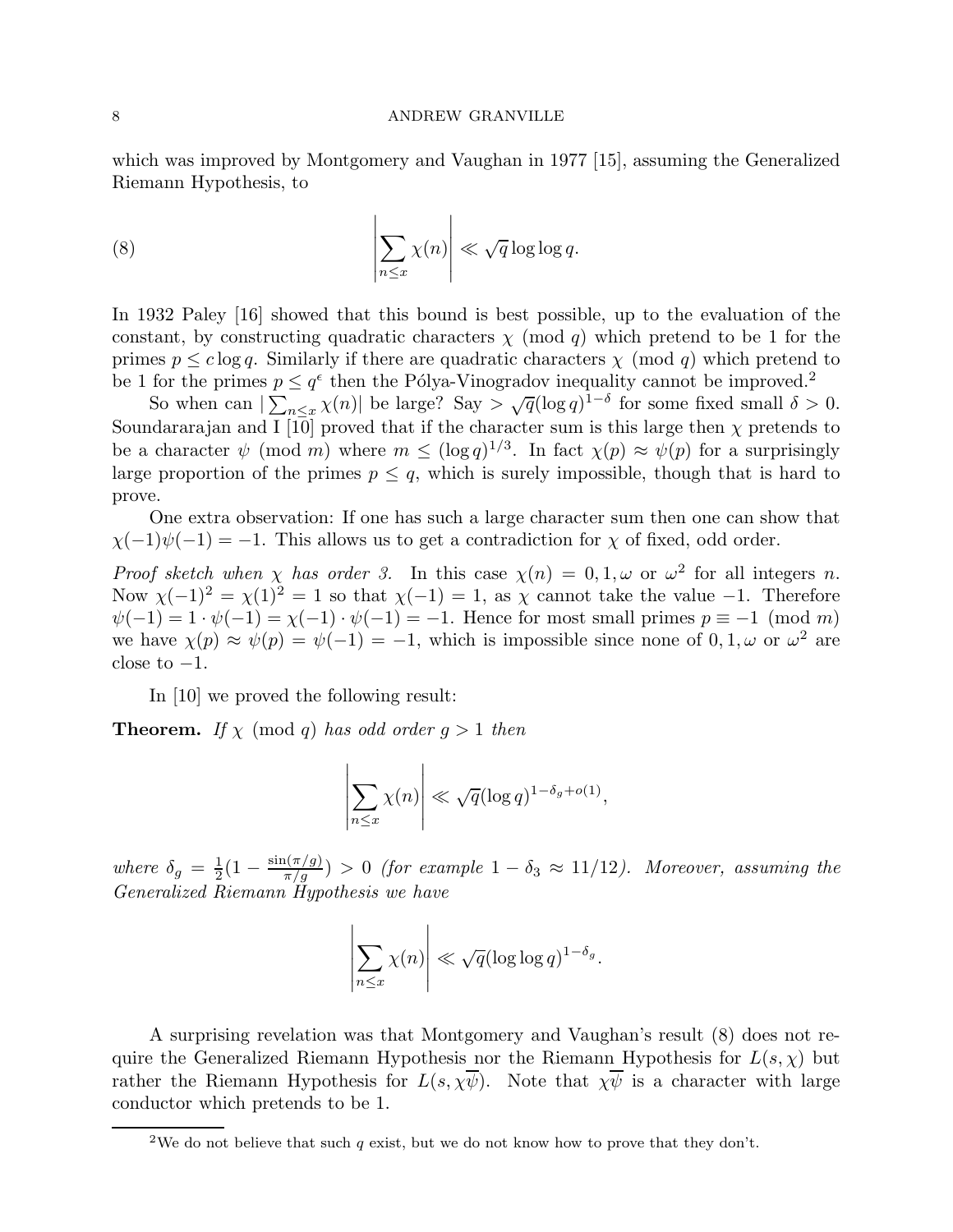Suppose that we have a large character sum for  $\chi$ , so that  $\chi$  pretends to be  $\psi$ , a character with relatively small modulus, and  $\chi(-1)\psi(-1) = -1$ . Then  $\chi^2$  pretends to be  $\psi^2$  with  $\chi^2(-1)\psi^2(-1) = (-1)^2 = 1$ , and  $\chi^3$  pretends to be  $\psi^3$  with  $\chi^3(-1)\psi^3(-1) =$  $(-1)^3 = -1$ , so we might guess that there is a a large character sum for  $\chi^3$ . More generally, we prove in Theorem 2 of [10] that if characters  $\chi_1, \chi_2$  and  $\chi_3$  (mod q) have large character sums then so does  $\chi_1 \chi_2 \chi_3$ . In particular note that if we have a big character sum for  $\chi$ (mod q) of order 6, then we do for  $\chi^3$  (mod q) which has order 2.

### Multiplicative functions in arithmetic progressions

Earlier we saw that if  $\frac{1}{N}$ "small" real  $t$ . What about if  $\frac{1}{N} \sum_{n \leq N} f(n)$  is large then  $f(n)$  is  $n^{it}$ -pretentious for some

$$
\left|\frac{1}{N}\sum_{\substack{n\leq N\\ n\equiv a\pmod{q}}}f(n)\right|
$$

is large? There are several obvious examples for which this sum is large, for examples  $f(n) = n^{it}$ , and  $f(n) = \chi(n)$  where  $\chi$  is a Dirichlet character mod q (since then  $f(n) =$  $\chi(n) = \chi(a)$  for each n in the sum). One also has the two multiplied together, that is  $f(n) = \chi(n)n^{it}$ , and no more (as shown in [1]):

**Theorem.** If the mean value of f is "large" in an arithmetic progression mod q then  $f(n)$ pretends to be  $\chi(n)n^{it}$  for some Dirichlet character  $\chi$  mod q and some "small" real t.

### PRETENTIOUSNESS IS REPULSIVE

Can a multiplicative function  $f$  be pretentious in more than one way? In other words, can there exist two characters  $\psi$  and  $\chi$  with small conductors such that  $f(n) \approx \psi(n)n^{it}$ and  $f(n) \approx \chi(n)n^{iu}$  for most  $n \leq x$ ? If so then  $\chi(n)n^{iu} \approx \psi(n)n^{it}$  for most  $n \leq x$ , and hence  $(\chi \overline{\psi})(n) \approx n^{i(u-t)}$  for most  $n \leq x$ , which we know is impossible as  $\chi \overline{\psi}$  is itself a character with small conductor. More precisely we have

$$
\mathbb{D}(f(n), \chi(n)n^{iu}; x) + \mathbb{D}(f(n), \psi(n)n^{it}; x) \ge \mathbb{D}((\chi \overline{\psi})(n), n^{i(u-t)}; x) \gg (\log \log x)^{1/2}.
$$

### Exponential sums

 $\left| \begin{array}{c} 1 \end{array} \right|$  $\sum_{n\leq x} f(n)e^{2i\pi n\alpha}$  is large then

•  $\alpha$  is close to some rational  $a/b$  with b "small" (by [15]);

•  $f(n)$  pretends to be  $\psi(n)n^{it}$  where  $\psi$  is a character of conductor b and t is "small".

This characterization (given in [11]) has tremendous impact on questions that can be attacked by the circle method. For example, the number of solutions to

$$
a + b = c
$$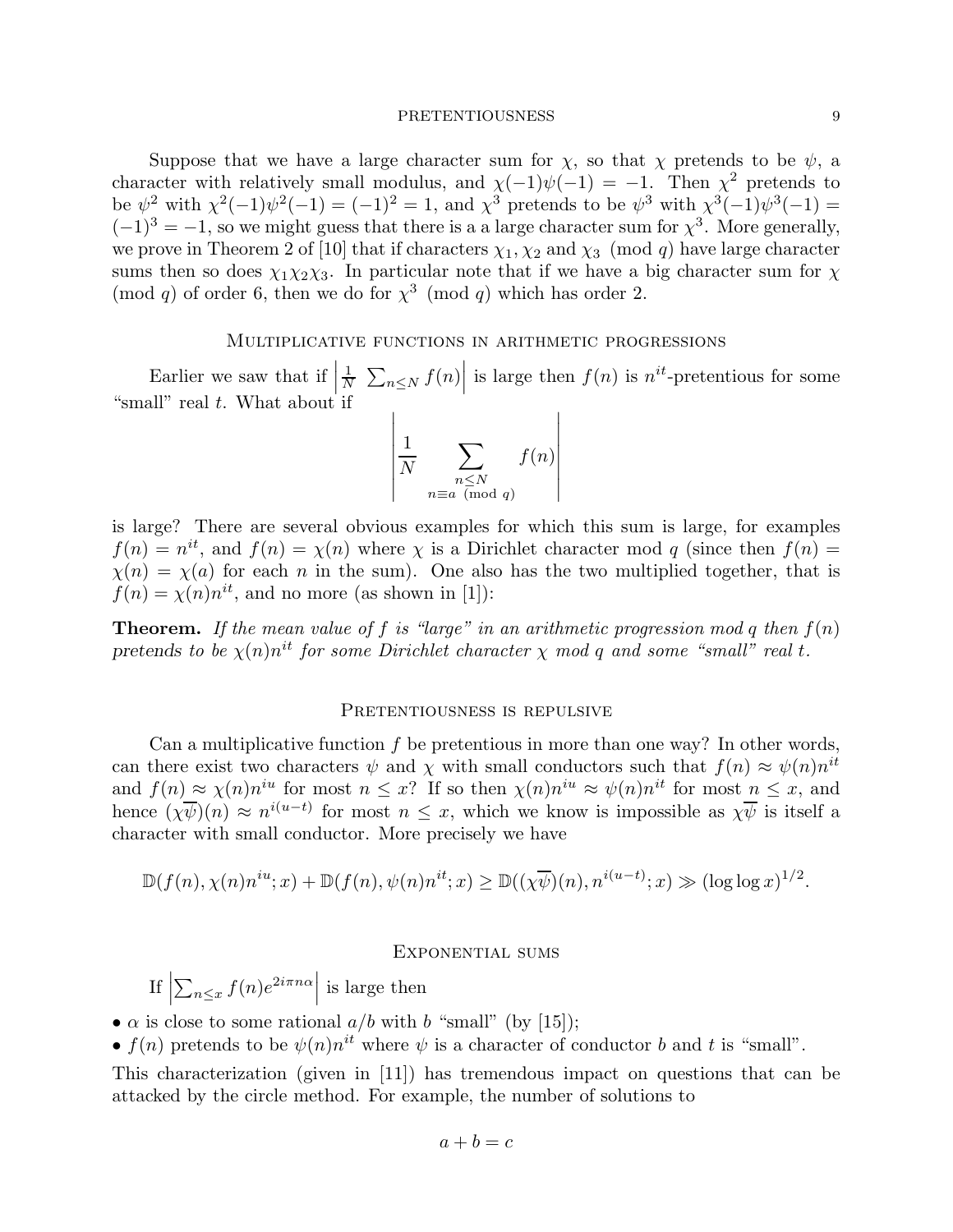in integers  $a, b, c \leq x$  with  $f(a) = f(b) = f(c) = 1$  where  $f : \mathbb{N} \to \{-1, 1\}$ , is

$$
\geq \frac{1}{2}\%
$$
 of  $\#\{a, b, c \in \mathbb{N} : a, b, c \leq x \text{ and } a + b = c\}.$ 

Here  $\frac{1}{2}\%$  is really  $(17.15\%)^3$ , where we have the 17.15% from before.

More generally, if  $f_1, f_2, f_3$  are three totally multiplicative functions whose values all lie in U, such that

$$
\left| \sum_{\substack{a,b,c \le N \\ a+b=c}} f_1(a) f_2(b) f_3(c) \right| \ge \epsilon \frac{N^2}{2}
$$

then  $f_1(n)$ ,  $f_2(n)$ ,  $f_3(n)$  pretend to be  $\psi_1(n)n^{it_1}$ ,  $\psi_2(n)n^{it_2}$ ,  $\psi_3(n)n^{it_3}$ , respectively, where the  $t_i$  are bounded, the  $\psi_i$  are characters to small moduli, and  $\psi_1\psi_2\psi_3$  is principal.

### PRIME NUMBER THEOREM FOR ARITHMETIC PROGRESSIONS

We saw earlier that the primes up to x are equi-distributed in the arithmetic progressions mod q provided  $x \geq x_{\epsilon,q}$ , and that this has been proved unconditionally only for  $x_{\epsilon,q}$  exponential in a power of q. However, in the late 1960s, Bombieri and Vinogradov [2] proved that one can take  $x_{\epsilon,q}$  just a little bigger than  $q^2$  for "most" q. It takes a little explanation to give the precise definition of "most" here, so we shall instead describe a variant, due to Gallagher, which is useful in many applications since it gives an explicit description of the exceptional moduli  $q$  if there are any:

**Theorem.** (Gallagher, 1970) Let  $\lambda$  be Liouville's function. Given  $\epsilon > 0$  there exists  $A > 1$ such that  $\overline{1}$ 

$$
\left|\sum_{\substack{n \leq x \\ n \equiv a \pmod{q}}} \lambda(n)\right| \leq \epsilon \frac{x}{q}
$$

for all  $(a,q) = 1$  and all  $q \leq x^{1/A}$ , except perhaps those q that are multiples of some exceptional modulus r. If such a modulus r exists then there is a character  $\psi$  (mod r) such that

$$
\left| \sum_{\substack{n \leq x \\ n \equiv a \pmod{q}}} \lambda(n) - \psi(a) \sum_{\substack{n \leq x \\ n \equiv 1 \pmod{q}}} \lambda(n) \right| \leq \epsilon \frac{x}{q}
$$

whenever  $(a, q) = 1$  and r divides q, with  $q \leq x^{1/A}$ . If this occurs then  $\lambda(n)$  is  $\psi(n)n^{it}$ pretentious for some small real t.

If this last case occurs, it would contradict the Generalized Riemann Hypothesis. In fact since  $\lambda(n)$  is real-valued one can deduce that  $t = 0$ , that  $\psi$  must be a real-valued character, and that there is a zero of the  $L(s, \psi)$  lying very close to  $s = 1$ . This exceptional zero is known as a "Siegel zero", and is typically believed to lie deep in the theory of Dirichlet L-functions.

We have proved the following generalization of Gallagher's theorem in [1]: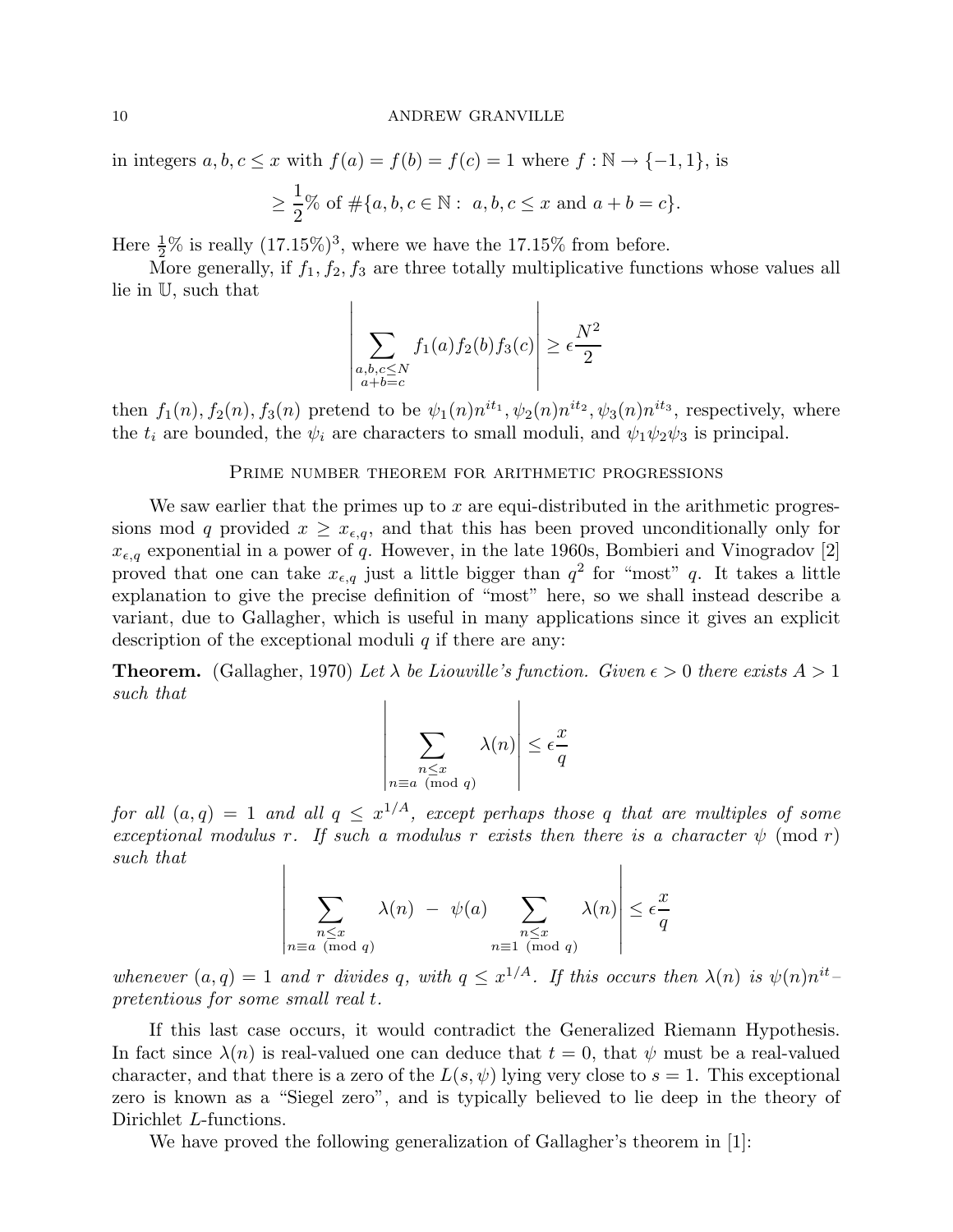**Theorem.** (Balog, Soundararajan, Granville) Let  $f : \mathbb{N} \to \mathbb{U}$  be any totally multiplicative function. Given  $\epsilon > 0$  there exists  $A > 1$  such that

$$
\left|\sum_{\substack{n \leq x \\ n \equiv a \pmod{q}}} f(n)\right| \leq \epsilon \frac{x}{q}
$$

for all  $(a,q) = 1$  and all  $q \leq x^{1/A}$ , except perhaps those q that are multiples of some exceptional modulus r. If such a modulus r exists then there is a character  $\psi$  (mod r) such that

$$
\left| \sum_{\substack{n \leq x \\ n \equiv a \pmod{q}}} f(n) - \psi(a) \sum_{\substack{n \leq x \\ n \equiv 1 \pmod{q}}} f(n) \right| \leq \epsilon \frac{x}{q}
$$

whenever  $(a, q) = 1$  and r divides q, with  $q \leq x^{1/A}$ . If this occurs then  $f(n)$  is  $\psi(n)n^{it}$ pretentious for some small real t.

Gallagher's theorem is the special case  $f(n) = \lambda(n)$  of this theorem. If we let  $f(n) =$  $\psi(n)n^{it}$  then the second case of the theorem does occur quite naturally. I am not sure what this implies about Siegel zeros, except to say that we are unlikely to rule out the possibility of their existence from an approach involving only the arithmetic theory of multiplicative functions.

This result gives mean value theorems for the coefficients of the Dirichlet series  $L(s, f\chi)$  (where  $L(s, f) := \sum_{n\geq 1} f(n)/n^s$ ) with proofs quite different from the usual "Tauberian methods" (indeed I can not see how these can be applied here).

One can write down a more precise version of our theorem: For  $x^c \geq x^{1/A} \geq 3$  one can take

$$
\epsilon = \frac{1}{\sqrt{\log A}}.
$$

For small q, that is  $q \leq (\log x)^C$ , one can take

$$
\epsilon = \frac{1}{(\log x)^{1/3 + o(1)}} + \frac{q}{(\log x)^{1 + o(1)}};
$$

and we can show that  $1/3 + o(1)$  cannot be replaced by 1.

One step in the proof of this theorem is reminiscent of some of the recent developments in additive combinatorics. It can be paraphrased as "if a periodic function looks like a character then it more-or-less is a character". Specifically, if g has period q, with  $g(1) = 1$ and  $|g(ab) - g(a)g(b)| \le \epsilon \le 1/4$ ) whenever  $(a, b) = 1$  then there exists a character  $\chi$  $\pmod{q}$  such that  $|\chi(a) - g(a)| \leq 2\epsilon$  whenever  $(a, q) = 1$ .

How deep is the proof of our theorem? Given how far it generalizes Gallagher's theorem one might believe that it is necessary to use even deeper facts about the zeros of Dirichlet L-functions. On the other hand, given the generality of the result, one might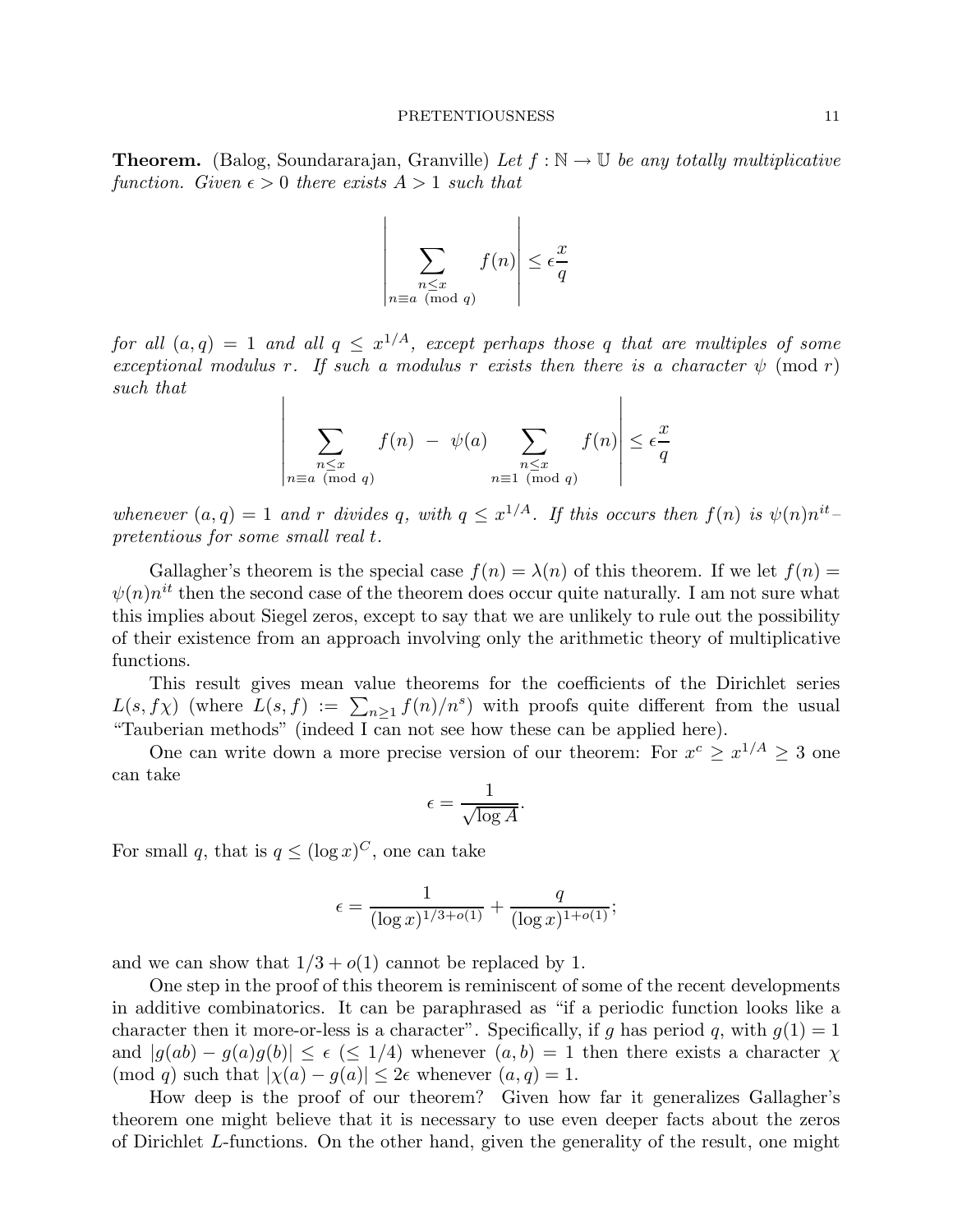expect a proof that is more combinatorial in nature and less tied in with the distribution of prime numbers:

In our proof we require, for B and C sufficiently large and for each  $(a, q) = 1$ , "lots" of primes  $\equiv a \pmod{q}$  in an interval  $[q^B, 2q^B]$ , or "lots" of P2s  $\equiv a \pmod{q}$  in an interval  $[q<sup>C</sup>, 2q<sup>C</sup>]$  (where a "P2" is the product of two different primes.)

Our original proof used the theory of L-functions non-trivially: We noted that by Gallagher's theorem we have enough such primes except when there is a Siegel zero for some character  $\psi$  (mod q) and  $\psi(a) = 1$ . In that case almost all primes of this size satisfy  $\psi(p) = -1$ , so that most of the P2s n made up of these primes satisfy  $\psi(n) = 1$ .

Subsequently we observed that our result follows if something like

$$
\log x \sum_{\substack{p \le x \\ p \equiv a \pmod{q}}} \log p + \sum_{\substack{p_1p_2 \le x \\ p_1p_2 \equiv a \pmod{q}}} \log p_1 \log p_2 \sim \frac{2x \log x}{\phi(q)}
$$

holds for each  $(a, q) = 1$  for a suitable value of x. Selberg [18] showed this for  $x \geq e^q$  in his elementary proof of the prime number theorem for arithmetic progressions, a value of x which is far too large for our purposes. However in 1981 Friedlander  $[5]$  conveniently showed something close to this for all  $x \geq q^{3B}$  using sieve methods, which means that our theorem can be proven, avoiding deeper consideration of the zeros of L-functions.

# APPENDIX 1: TRUNCATING EULER PRODUCTS

If  $\Delta = 1/\log x$  then  $\Delta > 0$  so that  $\zeta(1 + \Delta + it) = \prod_p (1 - 1/p^{1 + \Delta + it})^{-1}$ . Hence  $\log(\zeta(1+\Delta+it)\prod_{p\leq x}(1-1/p^{1+it}))$  equals

$$
\sum_{p \le x} \log ((1 - 1/p^{1+it}))(1 - 1/p^{1 + \Delta + it})^{-1}) - \sum_{p > x} \log (1 - 1/p^{1 + \Delta + it}).
$$

The absolute value of this is

$$
\leq \sum_{p \leq x} \frac{1}{|p^{1+it}|} \left(1 - \frac{1}{p^{\Delta}}\right) + \sum_{p > x} \frac{1}{p^{1+\Delta}} + 2 \sum_{p} \frac{1}{p^2}
$$
  

$$
\ll \sum_{p \leq x} \frac{\Delta \log p}{p} + \int_{u > x} \frac{du}{u^{1+\Delta} \log u} + 1
$$
  

$$
\ll \Delta \log x + \frac{x^{-\Delta}}{\Delta \log x} + 1 \ll 1.
$$

Hence

$$
\zeta(1+\Delta+it) \asymp \prod_{p \le x} \left(1 - \frac{1}{p^{1+it}}\right)
$$